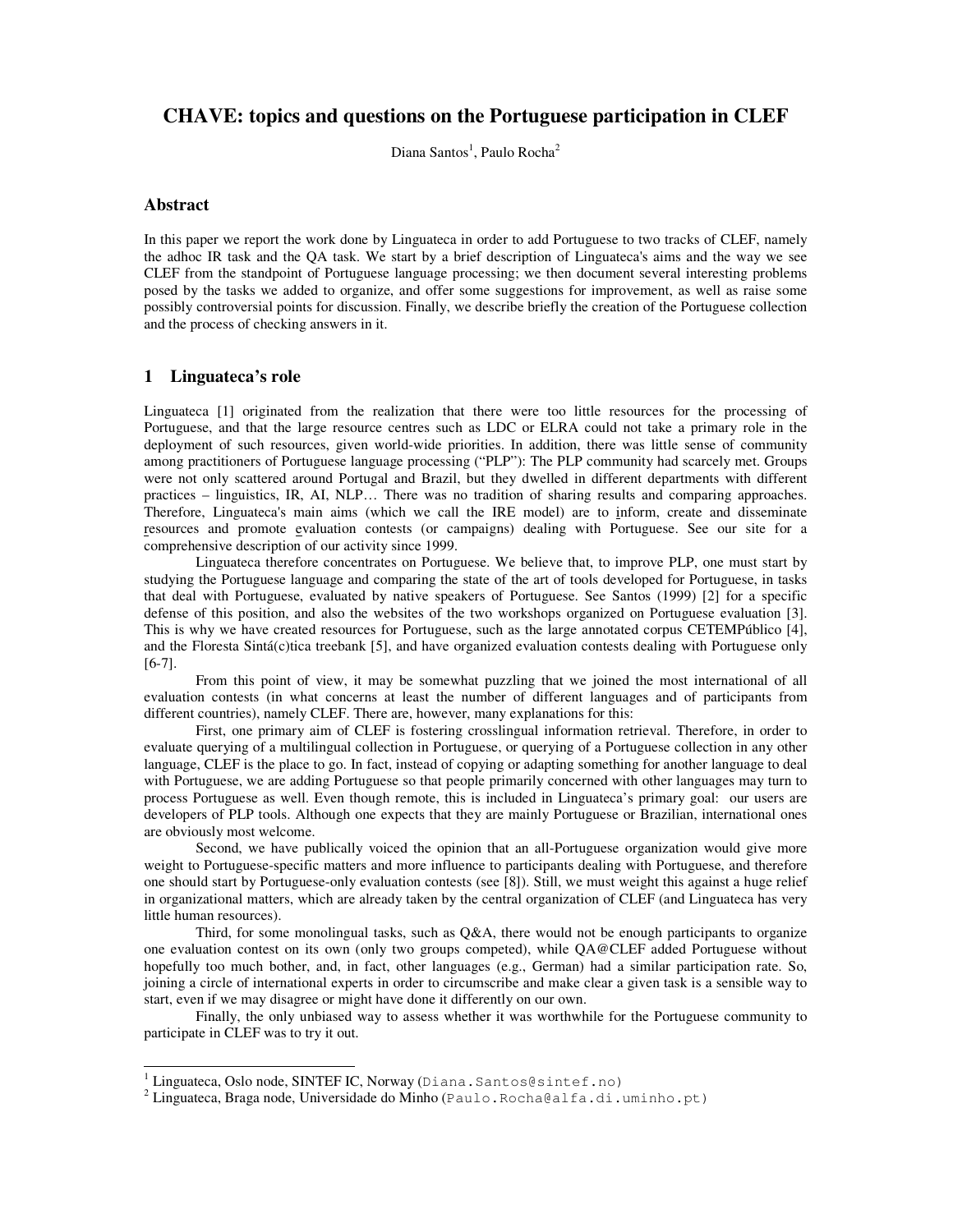Having now participated in the organization of the Portuguese part, we think it was worthwhile to do it: it led to building resources that otherwise would have taken us much longer to build, and we learned a lot from working together with the organizers for the other languages.

The only thing we are not yet happy with, are the details and schedule of releasing the whole resource, which – had it only depended on us –, would have been made public long ago. Although we have the publisher's (PÚBLICO) consent to make the collection available on our own at once, we would rather release it together with the questions and answers, and with the topics, and this has to wait (at least) until the CLEF worskhop takes place. We hope it will not take too long after that. In case it does, we intend to make available (at least) the Q&A data created by us with the text collection. As far as the topics are concerned, since all topics were discussed together, we simply cannot do this unilaterally.

## **2 Tasks**

The two tracks where Portuguese was included were the Monolingual (non-English)/Bilingual/Multilingual Information Retrieval (also called "adhoc") task and the QA task.

At first, it surprised us to see how little communication between the organization of these two tasks there was: different coordinators, different schedules, different sites, different basic decisions (e.g. how to identify each language), different encoding, even different collections... but then it became also clear that the communities involved were different: no matter the fact that Q&A is conceptually a more advanced IR task, the groups and systems that competed (at least for Portuguese) were disjoint.

Also the workload involved was different: while for IR the topic creation and discussion was relatively light, the evaluation of the results was demanding. Contrarywise, the preparation and translation of the questions and answers, as well as finding justifications for them, which we needed to do for QA@CLEF, was much work, while evaluation was light and even intellectually rewarding.

We detail what was our participation for each of the tasks in the following sections. We avoid gory details and lengthy description of issues whose main interest lies with Portuguese speakers (for this you may see [9]), but hope to give an interesting summing up of our difficulties and remaining puzzles, as well as some guidance to newcomers to the (CLEF) field.

## **2.1 IR topic preparation**

The main issue was to come up with information needs that could be both representative of natural topics of interest for a Portuguese speaker, and relevant for an international (European) observer as well.

### **2.1.1 International vs. national**

According to the IR coordinator's directives, a tripartite division should be aimed at: one third should cover international events (the world at large), another cover European news, and another third, language or country specific subjects. This was a rule of thumb for suggesting initial candidates; then, all topics were checked by all language groups and a final common decision was taken, based mainly on coverage in different collections. In fact, it is interesting to assess how the distribution of the final topics appears from each language standpoint.

In fact, as regards "internationality", it is not always clear whether some events are world-wide, European or just Portuguese (in fact, this does not depend on the event itself, but on its media coverage). It was quite interesting to check other groups' topics as well as learn about the relative importance of the Portuguese topics we expected to be reported elsewhere. There are studies on the relative impact of the Romance languages in the web as a whole (see e.g. [10]), and we suggest to do something related, in order to address, and measure, for each foreign collection, the degree of "Portugueseness" expectable. Unfortunately, we did not have access to the collections in the other languages at the time of topic preparation, so we can just hope to be able to do this later on.

#### **2.1.2 Another classification of topics**

Let us suggest here, however, another classification: One might also divide topics among: cyclic events; onceonly events; states of broader events; impact measures; and atemporal subjects. Examples of the latter kinds<sup>3</sup> follow:

 $3$  For lack of space, we do not present the whole topics but just their titles. The readers must trust us that the topics we mention (and that were either CLEF 2004 topics or suggested topics) are of the kind we describe, although obviously most of these title names in isolation could describe totally different information needs.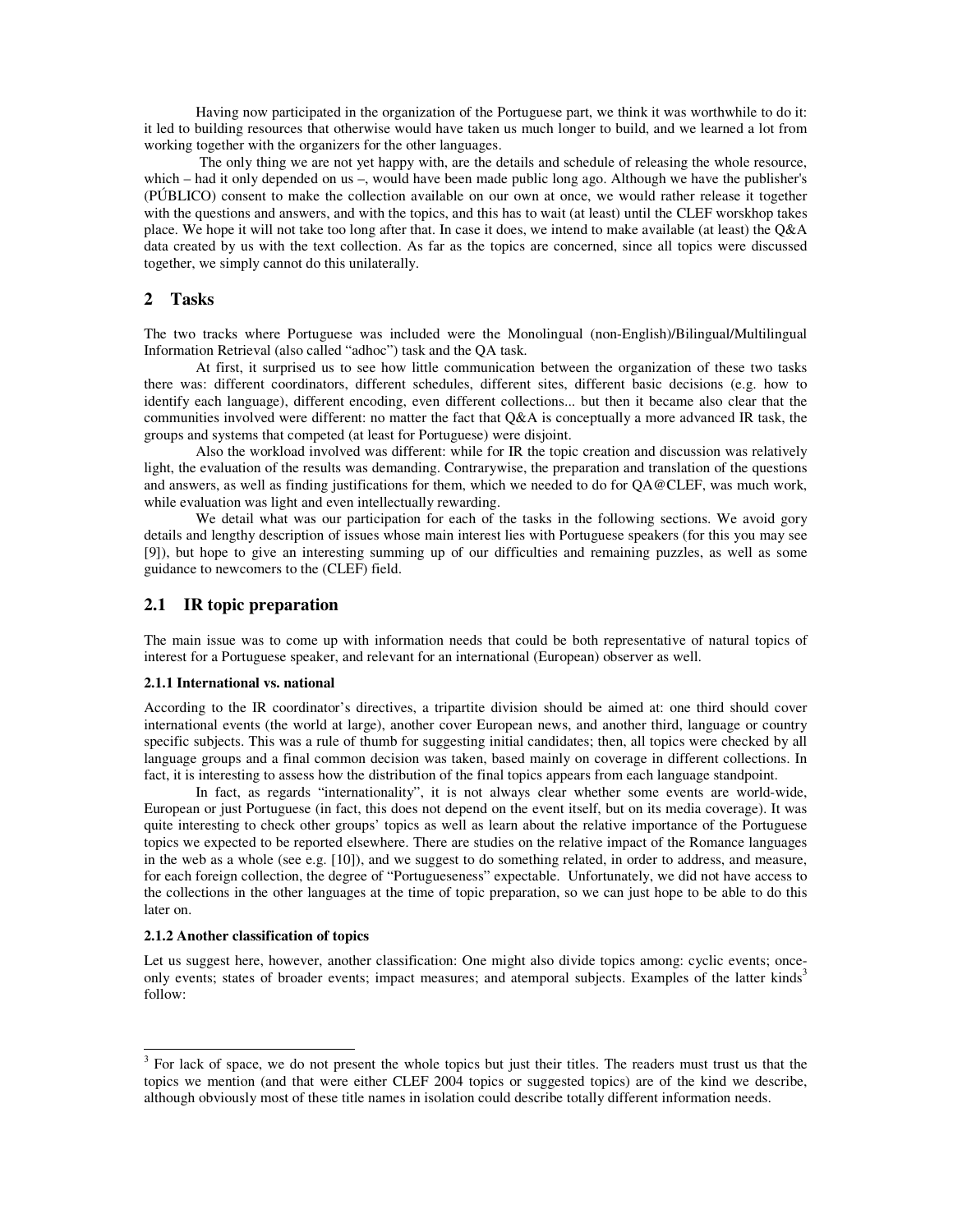As to states (or sub-events) of broader events, "East Timor guerilla" or "civil war in Rwanda" can be considered "states" of a larger war. The same concerns the subject of "Fight against AIDS in Africa" or "Russian-Finnish relations" (hopefully both spanning a much larger period than 1995 alone).

Impact measures can be illustrated by topics such as: "Tourism information on the internet"; "Music in digital form"; "Prevention of human rabies in France; "EU and the price of food". Basically, for this kind of topic, we are interested in how do these subjects fare in news coverage in 1995. In fact, in some of these cases the topic may have been raised by specific matters taken up in the (local?) press, but it is obviously possible for a user to want to know about these topics in collections that cover other years.

Atemporal subjects are exemplified by: "Dam building", "the deaf and society", "domestic fires" and "Iranian cinema" or "seal-fishing". One may argue that the latter can also be interpreted as states of a larger event (e.g. the whole history of Iranian cinema), or impact measures, i.e., one is looking for events concerning seal-fishing (like laws and debates) occurring in 1995. Still, we believe that one may be interested in knowing about seal-fishing or deaf people in society without a temporal grounding, while "EU and the price of food" seems to make sense only at a particular time.

In any case, the purpose of this classification is to consider carefully whether these different kinds of topics, which we argue reflect different users' needs, and possibly even different kinds of Q&A applications, should (or not) have different evaluation practices, and consequently also different forms of description (and narrative).

Another issue we believe more attention should be given to are topics with different answers in different collections. To us, they seem the cases where CLIR and MLIR make the most sense from an arbitrary user's point of view: Situations in which the addition of results provides genuinely more information. Apparently there were not many of these topics in this year's campaign<sup>4</sup>, but the (related) QA@CLEF exercise did provide good examples, in the cases of "Name some X", with X "person charged of paedophilia", or questions about organizations like "what is the masonry?", in which different facets – and facts – about this organization in different countries might be uncovered.

In fact, and although, as mentioned above, the organization of the QA track and of the monolingual IR track were completely separate, we believe that many of the remarks above could apply to both. After all, QA can be seen as a request for more precision about a topic, and some topics were even stated as questions. Furthermore, Magnini *et al.* [11] report that the original set of questions used in QA@CLEF 2003 was inspired by the topics of that year's IR competition. Given that we prepared the material for both, we could not help comparing and thinking about both tasks as conceptually the same, despite testing different systems.

#### **2.1.3 Distributionf of information among the topic**

Another matter relevant to discuss is the way we worded, or attempted to word, the topics, distributing the text by names, description and narrative in Portuguese.

We tried hard to use as many synonyms and wording variants as possible, so that systems would get (almost) a synonym-expansion capability for free, if they used all content words as keywords. For example, in topic C249 below, *dez mil metros* and *10.000 m* are variant ways of stating "ten thousand meters" in Portuguese. And *campeã* (champion), *vencedora* (winner) and *venceu* (won) are closely related, but different ways of expressing the concept at stake.

 $\langle num \rangle$  C249  $\langle num \rangle$ <PT-title> Campeã dos 10.000 metros femininos </PT-title> <PT-desc> Quem venceu os 10.000 metros femininos nos Mundiais de Atletismo em Gotemburgo? </PT-desc> <PT-narr> Documentos relevantes devem nomear a vencedora da final dos dez mil metros nos Mundiais de Atletismo em Gotemburgo. </PT-narr>

Of course, we had no idea of which systems would compete and how they would use the information we provided. Since this was the first time Portuguese was included, however, we thought all (lawful) ways to

<sup>&</sup>lt;sup>4</sup> "Sports women and doping", "the sales of the "Sophie's world" book" and "change of sex operations" are possible ones, but "multibillionaires", although apparently possible to find everywhere, are not evenly distributed (at least in the European countries participating in CLEF). Also, no matter their apparent "general" character, atemporal subjects are not necessarily also a-locational: "Seal-fishing", and "avalanche disasters" are not often discussed in Portuguese media, for geographical reasons, and the same applies to "bowling" or "haunted buildings", suggested respectively by the Finnish and British teams. These seem to be, by cultural reasons, simply uninteresting subjects for Portuguese readers of newspapers.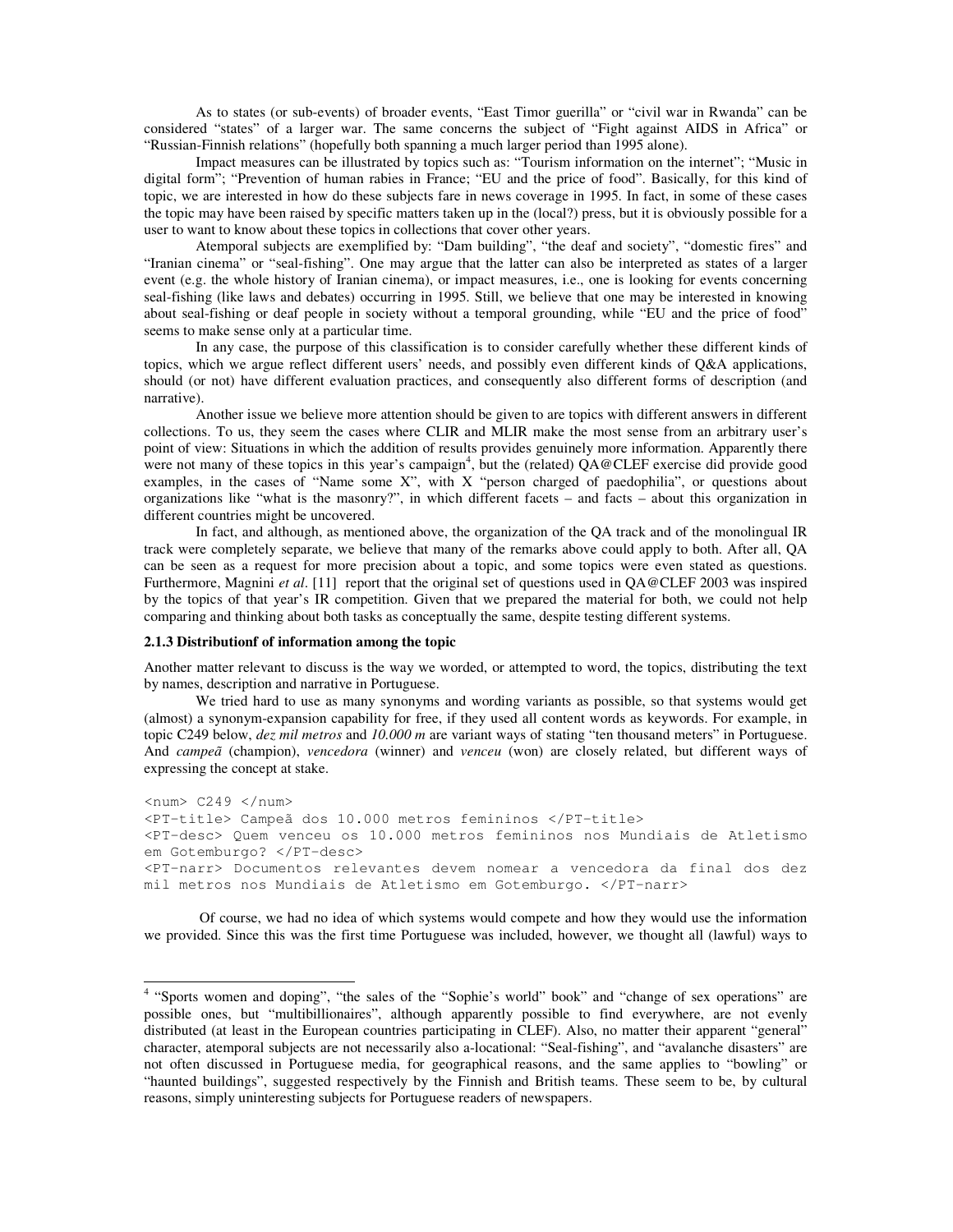help participants should be used. At the time of writing the present paper, we do not (yet) know whether this capability was of any help for the actual participating systems.

## **2.2 Q&A preparation**

Let us now report on the work and challenges of preparing the resources for the Q&A track, organized by Alessandro Vallin and Bernardo Magnini, see [12]. It should be noted that the opinions stated here are just our own, and do not intend to represent those of the QA organization as a whole.

Very briefly, for QA@CLEF we had to create 100 natural Portuguese questions with answers, indicate and associated document where the answers could be found; translate them into English; and then translate 600 other questions (with answers) from English (and/or from the original language) into Portuguese. Furthermore, for 100 of those we had to check the answer in our collection and provide it. This was hard work. Evaluating the results, however, was relatively straightforward (just in very few cases the whole document had to be read in order to decide whether it justified the answer or not).

The main challenges in our work were:

- 1) For our questions
	- a) Coming up with a set of natural questions, not too difficult, with a straightforward answer
	- b) Identifying clearly that answer: basically, all sets of plausible answers that we could find in our collection
	- c) Providing a natural English translation with (if possible) the same presuppositions of the Portuguese one
- 2) For the questions coming from other groups (which we had in English and in the original language)
	- a) Translating the question into Portuguese so that it made (some) sense to a Portuguese speaker
	- b) Translating the answers as close as possible to the answers found in our collection, in case the question was answered, and adding other answers (either more correct in case a wrong answer had been supplied, or more Portuguese-like as regards measures or spelling).
	- c) In case no answer could be found in our collection, trying to provide suitable translations of the answers as well as of the questions (as will be seen below, sometimes this was impossible)

Interestingly, neither of these subtasks was straightforward, as we try to illustrate in what follows.

## **2.2.1 What is a natural question?**

What is a "natural" question is something that eludes a precise definition, and has been discussed often in the contest of QA systems. In general, the solution is to stick to a particular user's model.

We just mention here a few cases that we have not seen documented elsewhere. If a given role is occupied by a woman, should the natural question be in the feminine or in the masculine (neutral in Portuguese if you don't know the gender)? <sup>5</sup> We decided to use the easier kind in our set, as shown in question 337 (*ministra* is the feminine form).

337 F PERSON Quem é a ministra do Ambiente alemã? 1 SEARCH[Angela Merkel]

Another cpmcern was the following: Should one use the informal way of posing questions in (European) Portuguese, or suppose that normal users of a Q&A system will not use it, given that it implies more typing? We tried to address this issue by using both ways. So, some questions were provided featuring the emphatic "é que", and others not.

```
612 F LOCATION Onde é que nasceu Álvaro Cunhal?
  1 LING-941219-076 Coimbra
```
<sup>5</sup> In fact, the feminine form would only be natural if one knew the minister was a woman. This might have occurred if the word "minister" (in the feminine) had been mentioned before, and the user wanted to know who she was. A politically correct asker might use *Quem é o ministro ou ministra do Ambiente?* ("who is the male minister or the female ministre of the environment?") but we strongly doubt such users will ever amount to the majority of Portuguese speakers.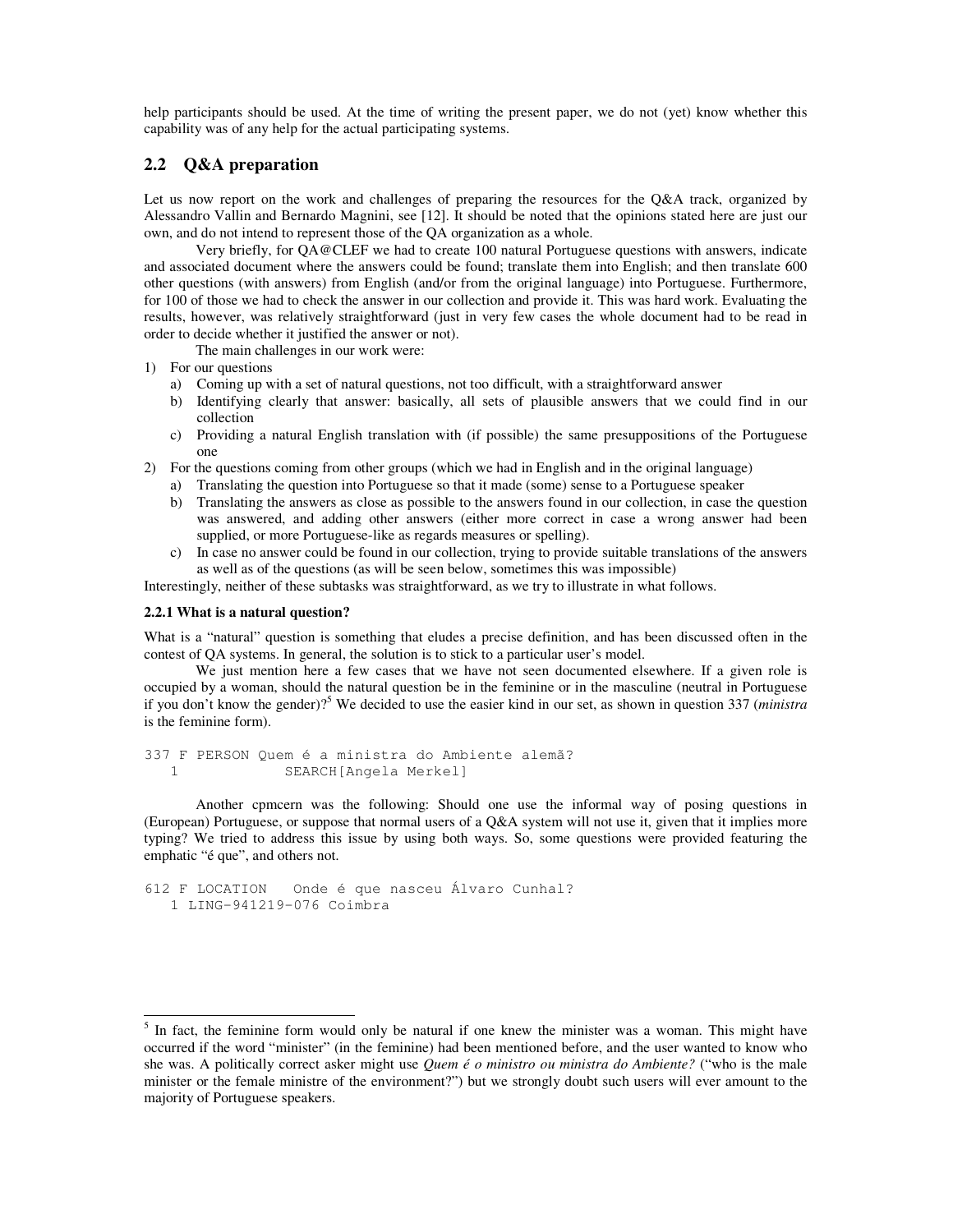#### **2.2.2 Presuppositions abound**

How many presuppositions should be allowed in a natural (as opposed to a tricky) question? In looking for the answer to question 327, we found out that Deng Xiao Ping has not one, but two daughters. Apparently, therefore, this question was ill-posed.

```
327 F PERSON Como se chama a filha do líder chinês Deng Xiaoping?
  1 SEARCH[Deng Rong]
```
2 940217-004 Deng Nan

In general, anyway, most questions presuppose that it is possible to share the referent with the reader. See 2.2.4 below for definitions.

#### **2.2.3 Classification of questions**

In addition to provide the questions, we had to classify them in a particular grid, according to the track instructions [12]. In our opinion, the kind of question required is not very meaningful. Although it should apparently be determined by the semantic category of the right answer (person, location, manner, object, measure…), this had little correlation with the linguistic properties of both question and answer.

In fact, the next questions are precisely after the same kind of information (What is  $X$ 's nationality? and Which country is X from?), but have been classified differently.

```
558 F OTHER Qual a nacionalidade do tenista Sergi Bruguera?
  1 SEARCH[espanhol]
582 F LOCATION De que país é a escritora Taslima Nasreen?
  1 SEARCH[Bangladesh]
```
Also, one might argue that, although the next question asks for a postal address, classified as OTHER, an address is ultimately a linguistic specification of a LOCATION, and should thus be classified as such.

```
688 F OTHER Qual o endereço da Livraria Barata?
  1 LING-940102-050 Av. de Roma, 11
```
Conversely, some questions are classified as MANNER when one is looking for causes. "How does cancer begin?" can be interpreted as what is the cause (or what precedes what). Likewise, the most frequent kind of MANNER questions had to do with cause of death ("How did X die?")<sup>6</sup>. To further prove our point, note that other "manner" questions such as "How is indocyanine angiography performed?" have been rightly translated as "what is…" in a number of different languages, showing that the kind of answer is not a semantic invariant.

Definition questions are, in our opinion, especially tricky. Consider question 693:

693 D PERSON Quem é Guilherme da Fonseca? 1 LING-940127-152 juiz do Tribunal Constitucional

This is the same as asking what is his profession, which could then be classified as F OTHER… Incidentally, in order to provide a more accurate answer, one should have said "one (of several) judges". In other words, the undefinite article should not have been left out (see 2.2.5 below).

Therefore, we believe that a more objective way of classifying questions, such as the one presented by Costa in [13], is preferable. Alternatively, one could also classify questions according to the kind of linguistic entity expected as the answer, using thus categories like "proper name", "common name", "toponym", on a par with "definition" (that is a kind of answer, not an object).

#### **2.2.4 More against "definitions"**

Definition questions have always the lurking presupposition that there is no one (in the case of persons) or no other organization (in the case of organizations) bearing the same name. This is not always possible to ascertain, and, in fact, while asking about who is Fernando Gomes (the mayor of Porto in 1995) we found out that there was, in the very same collection, a reference to a football player of the same name. We leave for the reader to try out how many organizations called GIA (in all languages covered by QA@CLEF) exist.

In any case, we note that a definition is the most complex question one can ask, and that to give answers to "what is the masonry" or "what is indocyanine angiography?" one needs to be an expert in the field and still

 $6$  Not all answers to "How did X die?" had to do with cause. One was "In strange conditions". To us, this seems, again, rather difficult to accept as MANNER.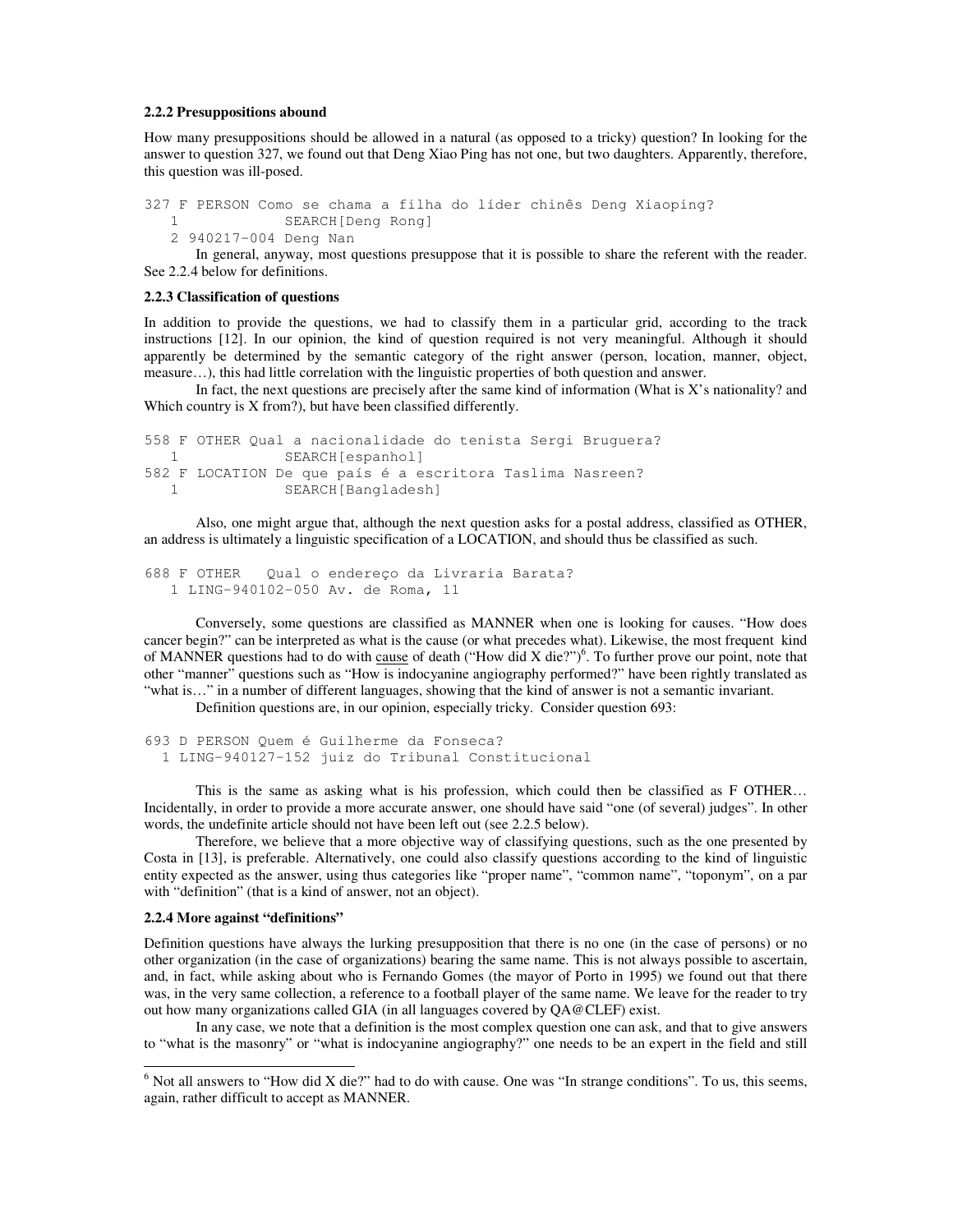think a lot to come up with an appropriate rendering. Of course, if one is questioning a collection of expert writing (and, especially, didactic material), it may be possible to automatically extract definition-like passages. But, in a newspaper collection, we really doubt that more than  $i = -a$  relations (which are not definitions) can be extracted.

We believe the "definitions" as described by the organization have in addition several other flaws:

- 1. they often overlap linguistically with factoid questions F "Who is the pope?" D "Who is João Paulo II?" Often in free text it is difficult to know whether linguistic expressions are attributive or appositive, and in fact in most of the cases both questions (and corresponding answers) make sense
- 2. "definitions" of a person are in fact requirements for a specific kind information: questions about the most prominent role of a particular person, the one that allows the use of the definite article, or questions about his profession and nationality (in case of artists)
- 3. "definitions" of organizations are very often elicitations of the full name of something that is conveyed as an acronym, and should be called "expansions", or proper (anaphoric or cataphoric) antecedents

It seems to us, therefore, that considerable attention should be given to the user's (or system's) goal, and to what can sensibly be called a request for definition, as opposed to simply a question of the kind "Who occupies the  $\langle \text{role} \rangle$ ?" or "What  $\langle \text{role} \rangle$ , profession $\langle \text{Task} \rangle$ " (which idiomatically is expressed by *Quem*  $\epsilon$  *X*?).

### **2.2.5 Getting correct answers: articles, gender and redundancy**

As mentioned above, it is not always obvious what the answer(s) to be claimed as the golden set should be, even if we are the question's authors. Should the answer be grammatically correct? In that case, prepositions are required in most cases, but they have consistently be left out. A more specifically Portuguese case follows:

```
647 F ORGANIZATION Que empresa tem uma refinaria em Leça da Palmeira?
  1 LING-941223-116 Petrogal
```
In example 647, the proper name could have been preceded by the Portuguese article "a", meaning "the Petrogal". This would however probably confuse too much the other groups for the translation task, and we expected that most participating systems would throw articles away anyway. (That this should not be done lightly is illustrated by the two possible distinct questions "O que são os EUA?" "O que é a EUA"? The first having as right answer *os Estados Unidos da América* (USA) and the second the *European University Association*.)

In example 558 above (see 2.2.3), there are also two ways of answering the question: either *espanhola*, modifying the feminine noun *nacionalidade* (nationality), or *espanhol*, masculine (modifying Sergio Bruguera). We used the second, since this was the form present in our collection.

Another concern as to the proper specification of the golden answer is how much redundancy is acceptable. In the case of the first answer of 443, *volume de negócios* was repeated in order to translate the original answer (which specified "of the group"). In 588, on the other hand, the word *pessoas* ("persons") in the answer about how many employees is quite uninformative.

```
443 F MEASURE Que proporção do seu volume de negócios fez a HP na Europa?
  1 SEARCH[um terço do volume de negócios do grupo]
               SEARCH[35 por cento]
588 F MEASURE Quantos empregados tem o grupo Warburg?
           SEARCH[4.472 pessoas]
```
### **2.2.6 Translation is hard: Idiomaticity and presuppositions**

Not surprising, not every question we came up with was equally easy to render in English.

In some cases, we simply made up what seemed to us the best translation, like "barefoot diva" for "diva dos pés descalços". We have, however, never seen Cesária Évora being thus described in English newspapers.

In addition, not all presupositions are easy to maintain: consider the possible question "Como se chamava a amante de Mussolini?" which could be appropriately rendered, in English, by "What was Mussolini's mistress called?". If one had used the expression "Mussolini's lover", however, the information that we were looking for a woman would be lost.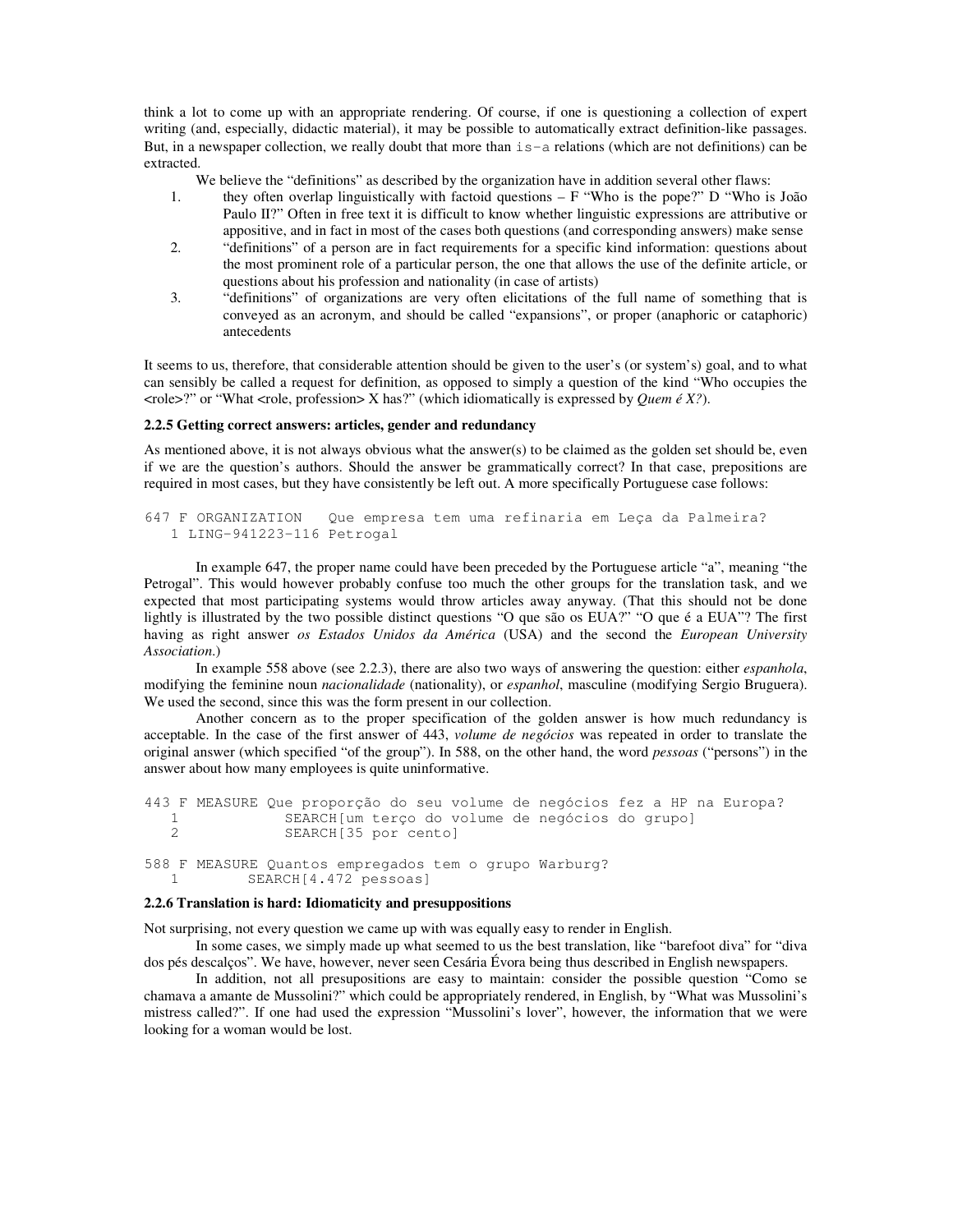On the other hand, since "minister" is gender neutral in English, it would have been advisable, for most questions, not to add gender, thus rendering both *ministra* and *ministro* as "minister". 7

### **2.2.7 Translation of ungrounded arbitrary fragments**

We have also had problems with the translation of other groups' questions (2a), especially when there were no hits in our collection, or when the question seemed to concern unfamiliar subjects or contexts. In 293 below, we had no idea of which kind of sanctions was mentioned, nor to whom does the indeterminate "se" refer: government? tax authorities? sports club? Likewise, no clue was given as to who is supposed to pay them.

293 F MANNER Como se garante a cobrança de sanções? 1 SEARCH[pelo sistema de notificação de multas através de edictos]

Translating the answers that came with the questions was, in fact, in general a major headache, not only because of the reasons already discussed, but because it was not evident why some of the translations (paraphrases) had to be translated at all.<sup>8</sup> Answer 3 in 172, for example, sounds very awkward, while we could give more precise and interesting definitions of AI (if one were after one gold standard with the "right" answers in Portuguese).

```
172 D ORGANIZATION O que é a Amnistia Internacional?
  1 SEARCH[grupo preocupado com os direitos humanos]
          SEARCH[organização de direitos humanos sediada em Londres]
  3 SEARCH[organização de direitos dos prisioneiros sediada em
Londres]
  4 SEARCH[um grupo privado de voluntários à escala mundial
dedicado a proteger prisioneiros políticos e outras vítimas de violações
dos direitos humanos]
```
What we tried to do in general, was to match the most similar answer form(s) to the answers in our collection, and put those as "translations", since we did not see the point of doing literal translations that sounded far-fetched.

Still, in many cases (especially in the cases of subjects not treated in the PÚBLICO collection), we had to engage in the translation of answers that did not really feel adequate, like in "Tell me a reason for teenage suicides" "Who are the Simpsons?" (some of the answers), "How can you save energy?", "How do they plan to carry out family planning in Peru?", "What does the company Victorinox produce?". Example 480 shows how little informative, and possibly even erroneously translated, can be the translations eventually provided.

```
480 F OBJECT Que produz a MCC?
 1 SEARCH[o automóvel Micro Compact Car]
  2 SEARCH[o "carro urbano do futuro" de dois lugares]
  3 SEARCH[o carro compacto Smart]
  4 SEARCH[veículos]
  5 SEARCH[Swatchmobile]
  6 SEARCH[carro urbano]
```
In fact, the vendors of MCC products may come up with different ways of describing them in Portugal. In addition, it seems totally arbitrary to have to keep in the translation the fact that in some cases the word "car" is used and in others not, just because it happened to occur that way in the original collection.

#### **2.2.8 Irrelevant questions**

Finally, not all questions selected by the other groups make sense for Portuguese speakers to ask, as examples 174 and 202 should make obvious. In [14], similar cases are mentioned for German.

```
174 F OTHER O que significa «Forza Italia!»?
  1 SEARCH[Força, Itália!]
  2 SEARCH[Força Itália]
```
<sup>7</sup> However, one might easily conceive of questions which had to state gender, like "who was the first female president of Iceland?" for *Quem foi a primeira presidente da Islândia?*.

<sup>8</sup> It is well known from the translation studies discipline that the shorter the units, the more difficult to translate them.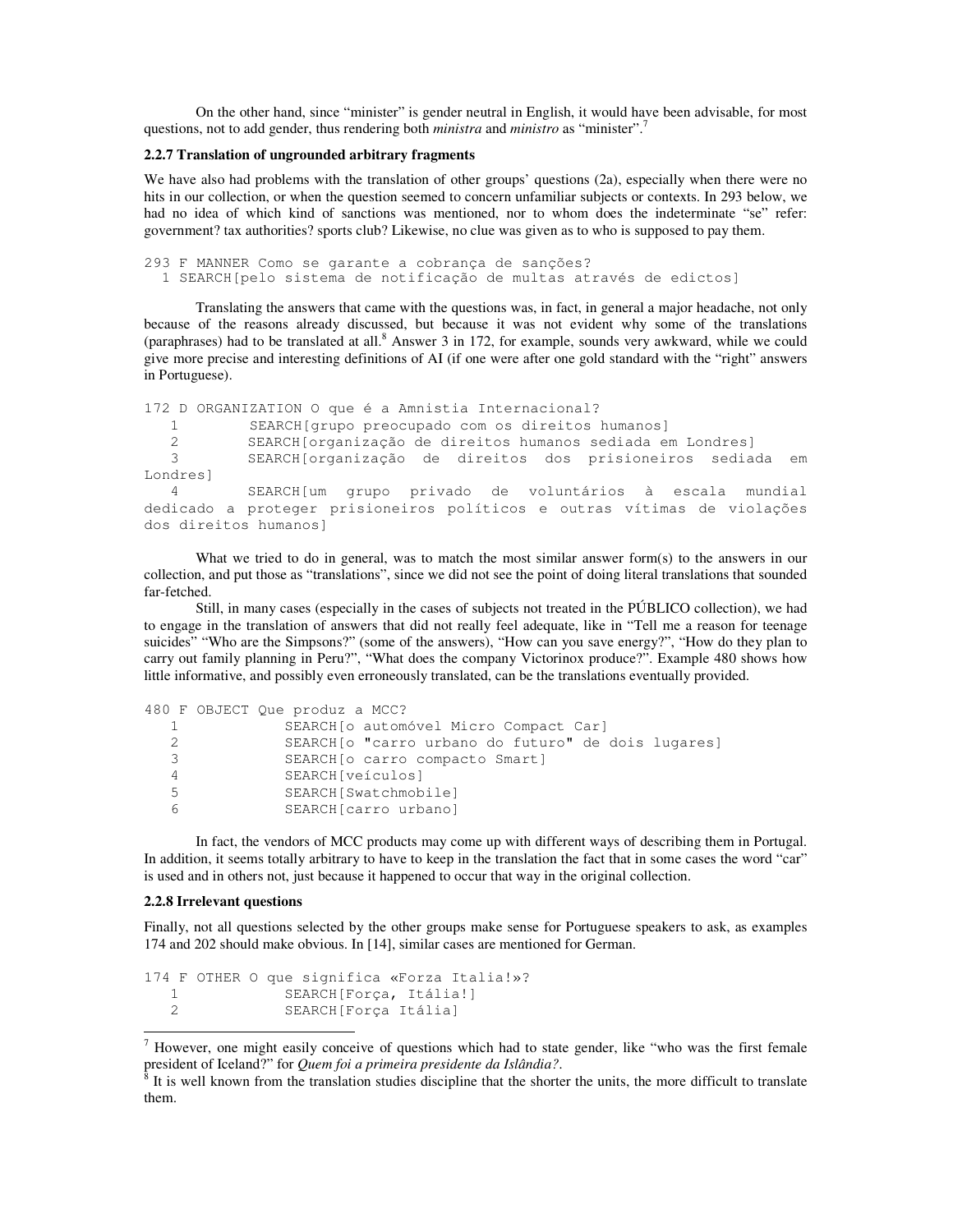202 F OTHER Qual o acrónimo da Amnistia Internacional? 1 SEARCH[AI] 2 940113-144 AI

3 NIL

In fact, one might want to ask about acronyms in another language, given that an international organization can have different acronyms (such as NATO and OTAN) in different languages. This raises, in any case, the question of whether one was supposed to translate the original "Amnesty International" into *Amnistia Internacional*, or not.

## **3 Preparing and using the collection to develop the test material**

The Portuguese collection, which we tentatively<sup>9</sup> call CHAVE (Portuguese translation of French "clef") was created using the same texts (restricted to years 1994-1995) that were used to build the CETEMPúblico corpus (for a description of the building process, see [15]). In CETEMPúblico, for legal reasons, the documents were split in extracts of about two paragraphs and shuffled so that no reconstruction of the full articles were possible. For CLEF, however, PÚBLICO allowed us to distribute the full texts, so our task was solely to adapt the original programs to the new format, while solving also some of the problems reported in [4]. A few cases, mostly having to do with proper separation of documents, were impossible to solve automatically, so we had to perform a limited manual clean-up. We know that some minor imperfections still persist, though.

We ended up with a collection of 106,821 documents (348Mb). Ideally, each document contains a single article in the newspaper. However, some "articles", coming from sections like "Last news", gather several different short news, about quite different subjects, which may cause problems to some IR systems.

The documents are simply marked with date and kind of section (as provided by the newspaper). Neither titles nor authors have been marked as such, so they appear as free text. In order to help systems who might want to identify titles and authors, we provided a list of probable authors in our Portuguese@CLEF webpage [16].

Given that we had no IR system or Q&A engine available, we should report on the tools we used to find and check the topics and answers in the collection.

We compiled the collection with the IMS Corpus Workbench [17], a powerful suite of programs to deal with large corpora and efficiently encode several kinds of annotations. For each document we encoded its unique ID (composed by the date and section). Then, the corpus query processor (CQP) allowed us to retrieve concordances showing the ID of the document they occurred in. This eased substantially our workload, both while preparing the topics for the IR tasks (mainly when checking whether the topics proposed by the other groups existed in our collection), and preparing the resources for the Q&A task (allowing us to easily identify the documents which provided the answer to a particular question).

In fact, CQP proved useful for Q&A in no less than four stages:

- while searching for possible questions and their answers,
- while translating the other groups questions and their answers (checking the more usual Portuguese forms),
- while selecting the 100 additional questions among those, through searching for the translation of the answers
- and while evaluating the correctness of the answers provided by the participant groups.

For IR, CQP allowed us for example to check easily whether we had any document referering to Sosnovyj Bor (or to be exact, "Sosn.+ Bor", allowing for variations in orthography)<sup>10</sup>, as well as to check which documents referred to a minor earthquake in Nice in the dates provided, since all documents were dated.

<sup>&</sup>lt;sup>9</sup> As said in section 1, we are still unsure about the distribution of CLEF resources, and therefore also about the possibility of being able to baptize independently some of them.

<sup>&</sup>lt;sup>10</sup> As anyone dealing with real text is aware of, there are often several spelling variants, even within a single language, especially if the texts have not been proofread. This is a problem particularly with less used foreign names: the Icelandic capital, Reykjavík, appears in six different forms in CETEMPúblico, and Antwerp is often written as *Anvers* in texts translated from French, despite having a name universally used in Portuguese, *Antuérpia*. Other common cases in Portuguese are the unstable use of the dash: "prime minister" can equally frequently appear as *primeiro-ministro* or *primeiro ministro*, and the use of capitalization, e.g. "in Northern China" is rendered both as *no Norte da China* or *no norte da China*.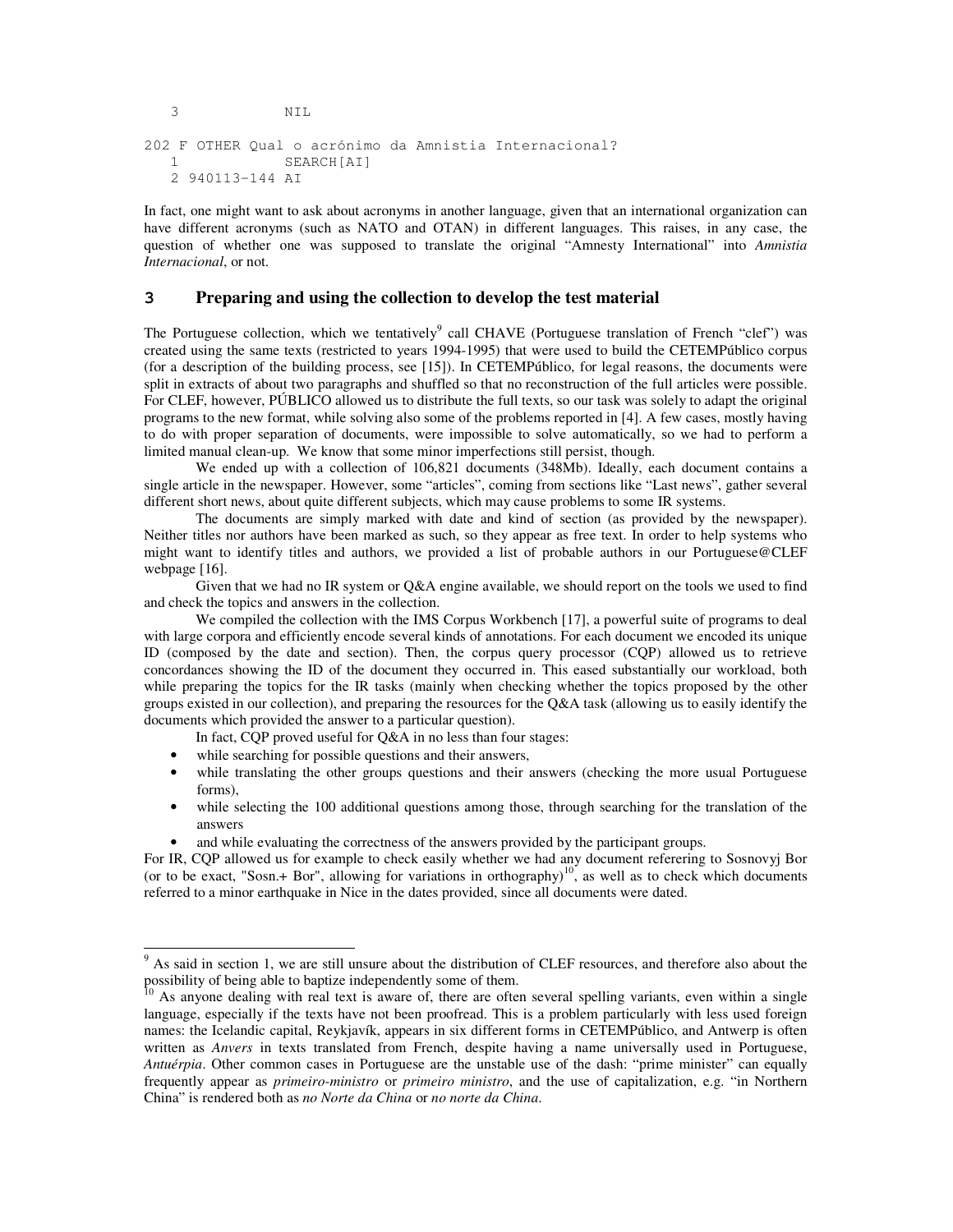As to the future, we suggest the possibility of creating a multilingual corpus contaning the texts of the several collections in order to speed up the process of checking the existence of references to any topics in all the collections, for the IR adhoc track.

## **4 Conclusions**

One aim of this paper was to describe several difficulties in creating the topics and the questions for the CLEF campaign of 2004, with a view to help future groups when adding a new language, but also in order to suggest some improvements for future editions. In fact, many of the ideas stated here, especially in what concerns Q&A are probably relatively controversial, but we used this opportunity to stimulate discussion on the subject in the CLEF community.

Our main conclusion is that, in general, more reflection and study should be given to the process of selecting topics and questions, in order to maximize the utility of the collection for those topics and questions.

Having access to all collections, one might (collaboratively) study the collections and find out a) in which (subject) areas the information is conveyed by all languages, b) which areas exist where local information can be relevant for people of other languages, and c) areas (maybe the most interesting) where there is complementariness in the collections.

As regards Q&A categorization, we argued that the present classification does not seem very useful, especially because there may be different ways to look for the same information.

Moreover, as far as definition questions are concerned, not only there is no difference linguistically, but their specification stretches considerably what a "concise and informative answer" may be. In some cases one gets as golden answers "a sect" or "a movement" (obviously too little for a definition), in other cases one gets a lenghty description of a scientific procedure, in several sentences. In fact, it is a truism to say that the difference between IR and Q&A lies mainly in the form of the answer. Definition questions seem to require a passage and are not good examples of Q&A with unique and consensual answers.

We also suggest to integrate the work done in IR and Q&A more closely: We feel it would have been interesting to submit all questions as IR topics and see whether IR systems could provide the documents where the answers could be found. Conversely, it would be interesting to create a set of questions from the topic description and/or narrative and look for them in the QA exercise. More integration between both tasks might be able to shed light on the current state of the art of both kinds of systems. And, at least for the organisers, it would either save a lot of effort or produce twice as many results with the same amount of work.

We conclude this paper by noting that it is extremely important to look at kinds of topics and questions really posed by real users in order to ascertain how difficult and how frequent are the test data we have created (in other words, to evaluate the work done by the organization).

For all we know, it is possible that quite different matters are asked by people looking at newspaper text, and that other types of questions are more relevant than we suppose. Confirmation questions<sup>11</sup>, at least, seem to be worth while considering, since people often want to confirm what they already know or suspect, instead of asking about something they are completely ignorant about.

## **Acknowledgements**

The authors would like to thank Carol Peters and Alessandro Vallin for answering all our doubts at once, as well as José Vítor Malheiros and PÚBLICO for allowing us to use their material. Thanks also to Luís Costa and Nuno Cardoso for valuable comments on a previous version. This work is financed by the Portuguese Fundação para a Ciência e Tecnologia through grant POSI/PLP/43931/2001, co-financed by POSI.

# **References**

- [1] Linguateca. www.linguateca.pt
- [2] Santos, Diana. "Toward Language-specific Applications". *Machine Translation* **14** (2), June 1999, 83-112.
- [3] www.linguateca.pt/aval\_conjunta/.

<sup>&</sup>lt;sup>11</sup> Such as "Is Oslo the capital of Norway?", "Is Athens the first city where the modern Olympic games took place?", "Was *Finnegan's Wake* written by James Joyce?".